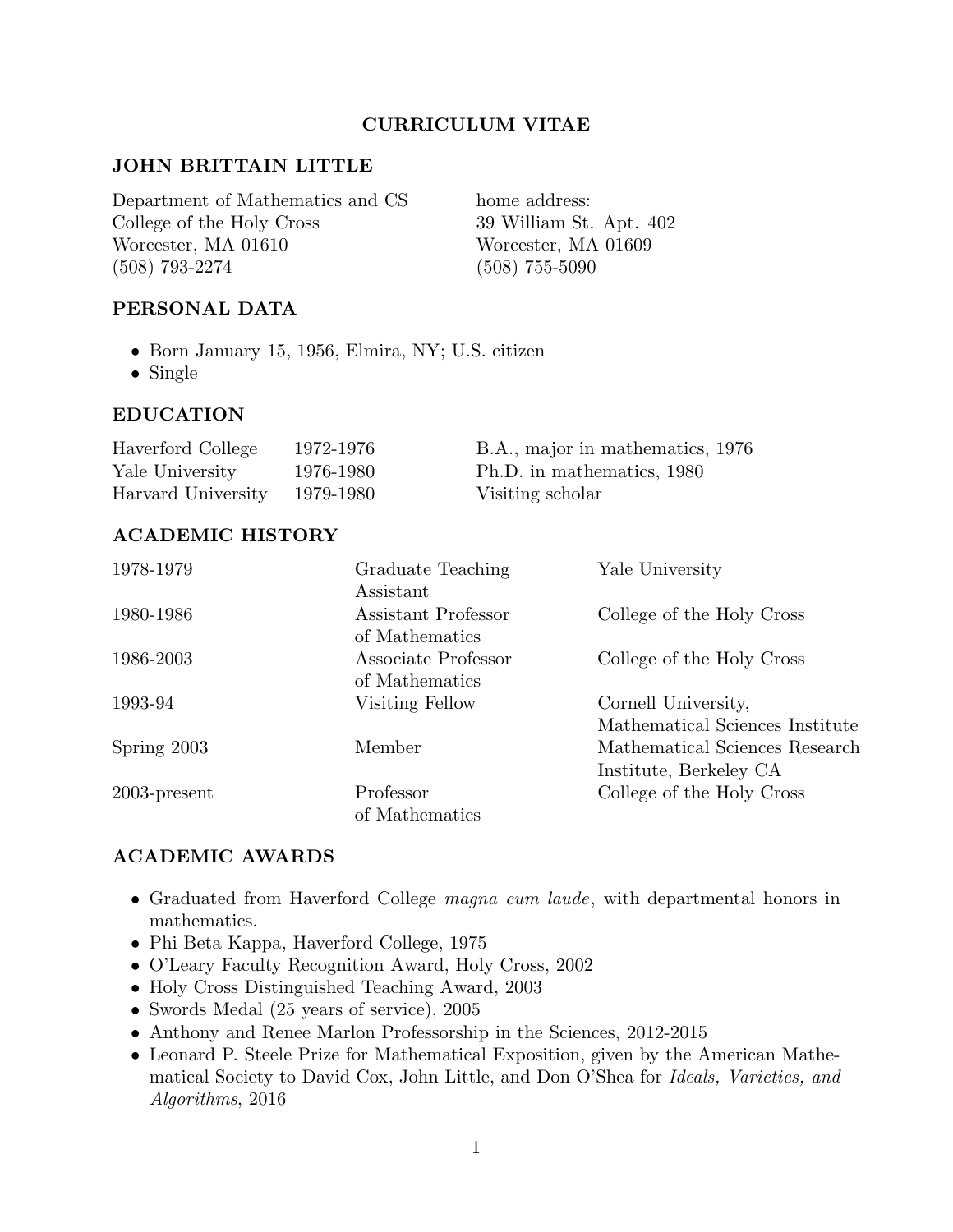#### PRINCIPAL MATHEMATICAL INTERESTS

Algebraic Geometry, Commutative Algebra, Computational Methods, Applications in Algebraic Coding Theory

#### COURSES TAUGHT

Abstract Algebra, Algebraic Structures, Applied Mathematics, Calculus (all of the different courses offered at Holy Cross), Calculus on Manifolds, Complex Analysis, Data Structures, Discrete Mathematics, FYP: The Mathematics of Order and The Mathematics of Chaos, History and Development of Mathematical Ideas, Introduction to Computing (using FORTRAN and Pascal), Linear Algebra, Montserrat: Identifying Patterns and Understanding Randomness, Montserrat: Mathematics Through Time and Mathematics Across Cultures, Montserrat: Modeling the Environment and Analyzing Environmental Data, Montserrat: Mathematical Journeys: From Known to Unknown; From Unknown to Known, Numerical Analysis, Ordinary Differential Equations, Principles of Analysis, Probability and Statistics, Real and Abstract Analysis, Seminar in Algebra, Seminar in Coding Theory, Seminar in Computational Commutative Algebra and Algebraic Geometry, Seminar in Lie Groups, Seminar on Representation Theory of Finite Groups and Compact Lie Groups, Seminar in Riemann Surfaces and Algebraic Curves, Seminar: Geometry Through History, Topics in Mathematics– Symmetry, Topics in Topology.

### ARTICLES IN REFEREED JOURNALS

- 1. Translation Manifolds and the Converse of Abel's Theorem, Compositio Mathematica, 49 (1983), 147-171.
- 2. On the Converse of Abel's Theorem in Characteristic p, Manuscripta Mathematica, 46 (1984), 27-63.
- 3. Characterizing Curves on Surfaces of Special Types, Mathematische Annalen, 271 (1985), 459-465.
- 4. On Some Analogs of the Reiss Relation for Curves on Rational Ruled Surfaces, Duke Mathematical Journal, 52 (1985), 909-922.
- 5. On Lie's Approach to the Study of Translation Manifolds, Journal of Differential Geometry, 26 (1987), 253-272.
- 6. On Webs of Maximum Rank, Geometriae Dedicata, 31 (1989), 19-35.
- 7. (with Kathryn Furio) On the Distribution of Weierstrass Points on Rational Nodal Curves, Pacific Journal of Mathematics, 144 (1990), 131-136.
- 8. Distribution of Weierstrass Points on Rational Cuspidal Curves, Canadian Mathematical Bulletin, 33 (1991), 184-189.
- 9. (with Chris Heegard and Keith Saints) Systematic Encoding via Groebner Bases for a Class of Algebraic Geometric Goppa Codes, IEEE Transactions on Information Theory, 41, no. 6 (1995), 1752-1761.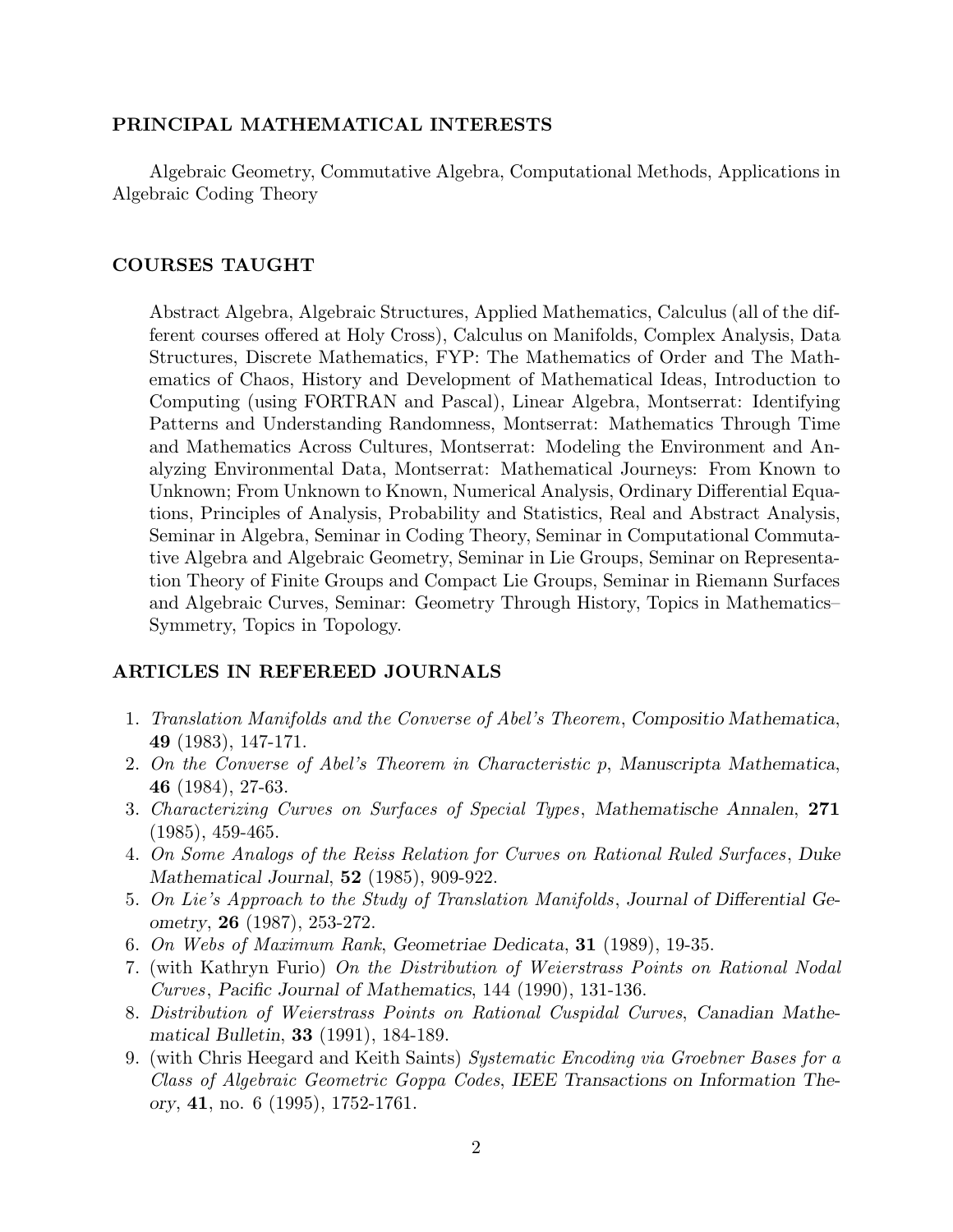- 10. (with Chris Heegard and Keith Saints) On the Structure of Hermitian Codes, Journal of Pure and Applied Algebra, 121 (1997), 293-314.
- 11. (with David Ortiz, Ricardo Ortiz-Rosado, Rebecca Pablo, and Karen Rios-Soto) Some Remarks on Fitzpatrick and Flynn's Gröbner Basis Method for Padé Approximation, Journal of Symbolic Computation, 35 (2003), 451-461.
- 12. Solving the Selesnick-Burrus Filter Design Equations Using Compututational Commutative Algebra and Algebraic Geometry, Advances in Applied Mathematics, 31 (2003), 463-500.
- 13. On the Zeroes of Two Families of Polynomials Arising From Certain Rational Integrals, Rocky Mountain Journal of Mathematics, 35 (2005), 1205 - 1216.
- 14. (with George Boros, Victor Moll, Edward Mosteig, and Richard Stanley) A Map on the Space of Rational Functions , Rocky Mountain Journal of Mathematics 35 (2005), 1861-1880.
- 15. (with Leah Gold and Hal Schenck) Cayley-Bacharach and Evaluation Codes on Complete Intersections, Journal of Pure and Applied Algebra 196 (2005), 91-99.
- 16. (with Cristina Ballantine and Sharon Frechette) Determinants Associated to Zeta Matrices of Posets, Linear Algebra and Its Applications 411 (2005), 364-370.
- 17. (with Hal Schenck) Toric surface codes and Minkowski sums, SIAM Journal on Discrete Mathematics 20 (2006), 999-1014.
- 18. (with Ryan Schwarz) On toric codes and multivariate Vandermonde matrices, Applicable Algebra in Engineering, Communications, and Computing 18 (2007), 349-367.
- 19. The Ubiquity of Order Domains for the Construction of Error Control Codes, Advances in Mathematics of Communications 1 (2007), 151-171.
- 20. Erratum for: The Ubiquity of Order Domains for the Construction of Error Control Codes, Advances in Mathematics of Communications 2 (2008), 344-345.
- 21. (with Julian Hachmeister, Jasmine McGhee, Roberto Pelayo, and Spencer Sasarita) Continua of central configurations with a negative mass in the n-body problem, Celestial Mechanics and Dynamical Astronomy 115 (2013), 427-438.
- 22. Remarks on generalized toric codes, Finite Fields and Their Applications 24 (2013), 1-14.
- 23. (with Jonathan Gomez, Alex Gutierrez, Roberto Pelayo, and Jesse Robert) Cocircular relative equilibria of four vortices, Involve, accepted for publication 5/9/2015, to appear 2016 (student coauthors, but not HC students)

### ARTICLES IN CONFERENCE PROCEEDINGS

- 1. Translation Manifolds and the Schottky Problem, Proceedings of Symposia in Pure Mathematics, **49**, part 1 (1989) 517-529.
- 2. The Algebraic Structure of Some AG Goppa Codes, Proceedings of 33rd Annual Allerton Conference on Communication, Control, and Computing, (1995) University of Illinois, 492-500.
- 3. Canonical Curves and the Petri Scheme, in Gröbner Bases and Applications (Proceedings of "33 Years of Gröbner Bases", RISC-Linz, 1998), B. Buchberger, and F. Winkler, eds., London Mathematical Society Lecture Note Series 251, Cambridge University Press, 1998, 381-392.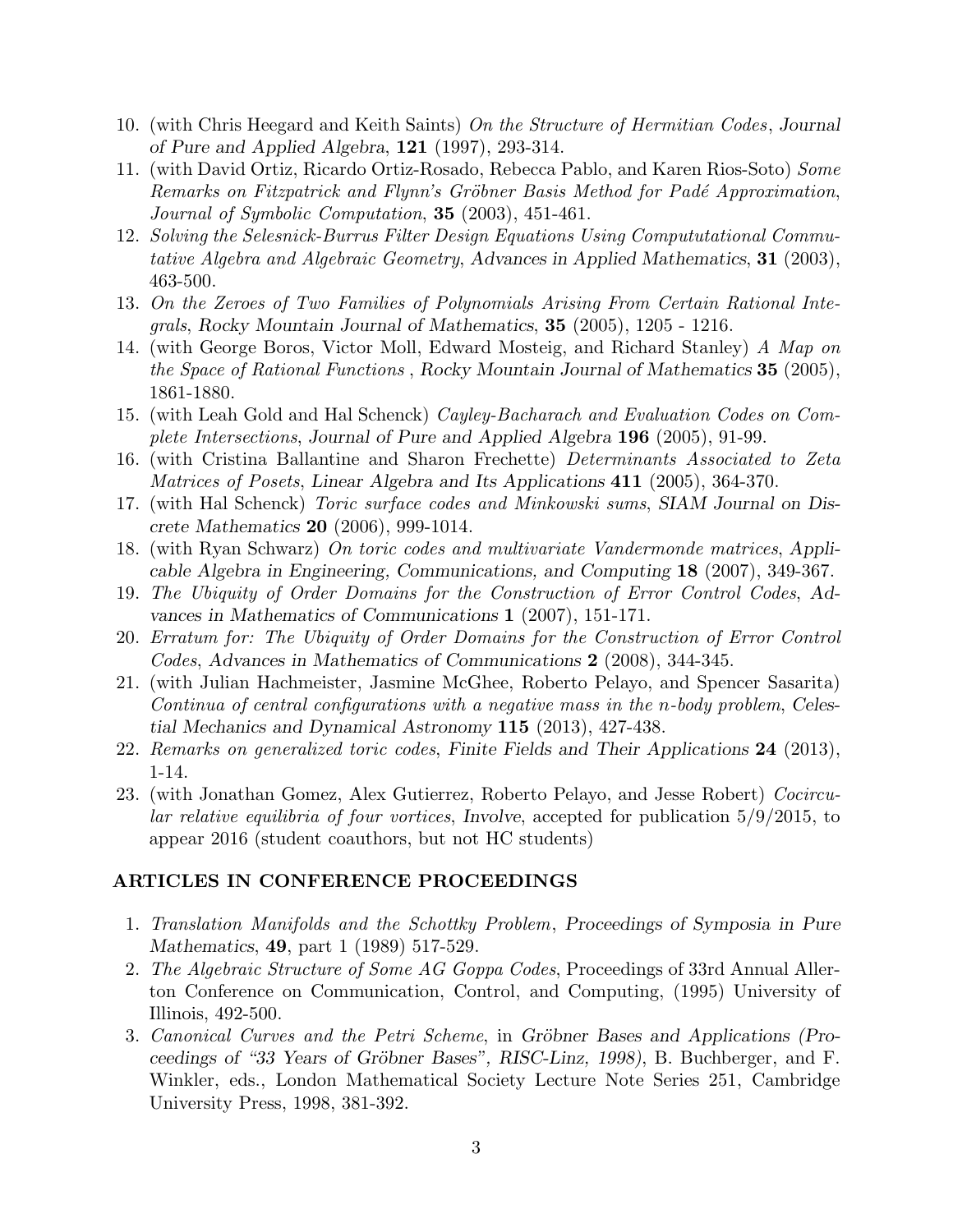4. A key equation for codes from order domains, in Advances in Coding Theory and Cryptography, T. Shaska, W. C. Huffman, D. Joyner, V. Ustimenko, eds. World Scientific, 2007.

# BOOK CHAPTERS

- 1. Applications To Coding Theory, in Applications of Computational Algebraic Geometry, D. Cox and B. Sturmfels, eds. Proceedings of Symposia in Applied Mathematics, v. 53, American Mathematical Society, 1997, 143-167.
- 2. Algebraic geometry codes from higher-dimensional varieties, in Advances in Algebraic Geometry Codes, E. Martinez-Moro, Carlos Munera, and D. Ruano, eds. World Scientific. (March 2009)
- 3. Automorphisms and Encoding of AG and Order Domain Codes, in Gröbner Bases, Coding, and Cryptography (Proceedings of D1 Workshop, Special Semester on Gröbner bases, Linz, 2006). M. Sala, T. Mora, L. Perret, S. Sakata, C. Traverso, eds. Springer (May 2009)

# BOOKS

- 1. (with David Damiano) A Course in Linear Algebra, Orlando: Harcourt Brace Jovanovich, 1988.
- 2. (with David Cox, Donal O'Shea) Ideals, Varieties, and Algorithms, New York: Springer Verlag, 1992, second edition, 1996, third edition 2007, fourth edition 2015. (Japanese translation, 2000, Russian translation 2000.)
- 3. (with David Cox, Donal O'Shea) Using Algebraic Geometry, New York: Springer Verlag, 1998, second edition, 2005. (Japanese translation, 2000.)
- 4. (with David Cox, Henry Schenck) Toric Varieties, Providence: American Mathematical Society, Graduate Studies in Mathematics 124, 2011.
- 5. (with David Damiano) A Course in Linear Algebra, corrected reprinting. Mineola: Dover, 2011.
- 6. (with David Cox, Donal O'Shea) Ideals, Varieties, and Algorithms, fourth edition, New York: Springer Verlag, 2015.

## PREPRINTS

- 1. Another Connection Between Approaches to the Schottky Problem, arXiv alg-geom/9202010.
- 2. A key equation and the computation of error values for codes from order domains, arXiv math.AC/0303299.
- 3. Toric codes and Finite Geometries, arXiv:1504.07494 [cs.IT] (submitted for publication)
- 4. Codes from surfaces with small Picard number, under development

## RECENT TALKS

1. Symbolic Algebra Techniques in Algebraic Coding Theory, NSA Computational Algebra Seminar, Fort Meade, MD, 8/8/1995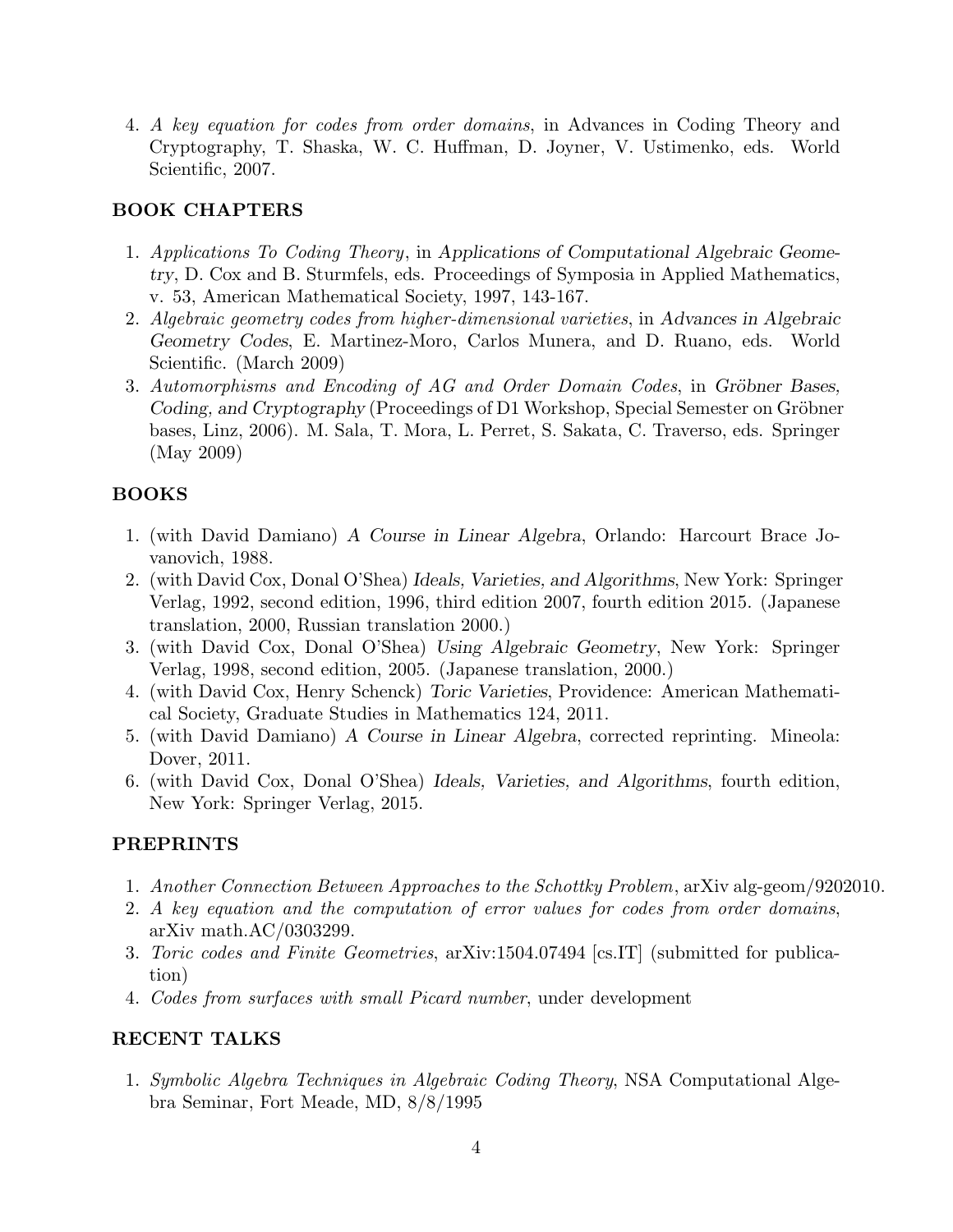- 2. The Algebraic Structure of Some AG Goppa Codes, 33rd Annual Allerton Conference on Communication, Control, and Computing, University of Illinois, Urbana-Champaign, IL, 10/1/1995
- 3. Error-Correcting Codes from Algebra and Geometry, Boston University Undergraduate Mathematics Club, 2/26/1996
- 4. Applications to Coding Theory, AMS Short Course on Applications of Computational Commutative Algbra, at Joint Mathematics Meetings in San Diego, CA, 1/10/1997
- 5. Gröbner Bases and Integer Programming, in MAA Short Course on Computational Commutative Algebra and Applications, at Joint Mathematics Meetings in Baltimore, MD, 1/10/1998
- 6. Canonical Curves and the Petri Scheme, 33 Years of Gröbner Bases Conference at RISC-Linz, Austria, 2/20/1998
- 7. Signal Processing and Commutative Algebra, in SIMU Colloquium, University of Puerto Rico at Humacao, 7/20/2000
- 8. Solving the Selesnick-Burrus Filter Design Equations, in AMS Special Session on Commutative Algebra and Applications, Sectional Meeting in Hoboken, NJ, 4/29/2001
- 9. Applications of Computational Commutative Algebra in Signal Processing, Grostat V Conference, Tulane University, New Orleans, LA, 9/4/2001
- 10. Applications of Computational Algebraic Geometry in Signal Processing, Memorial Conference for Ruth Michler, Annapolis, MD, 10/28/2001
- 11. Counting the Number of Solutions of A System of Polynomial Equations, SIMU Colloquium, University of Puerto Rico at Humacao, 6/21/2002
- 12. An Application of Symbolic Computational Algebra in Signal Processing, Fields Institute SCA2002 Conference, University of Western Ontario, London, Ontario, Canada, 7/15/2002
- 13. Order Domains, UC Berkeley/MSRI Computational Algebra Seminar, 2/10/2003.
- 14. Error-Correcting Codes from Algebra and Geometry, Loyola Marymount University Mathematics Colloquium, 3/20/2003.
- 15. An Application of Symbolic Computational Algebra in Signal Processing, MSRI Resultants Seminar, 3/26/2003.
- 16. Order Domains, Tulane University Mathematics Colloquium, 4/24/2003.
- 17. Order Domains, MSRI Commutative Algebra Seminar, 4/28/2003.
- 18. Error-Correcting Codes from Algebra and Geometry, Texas A&M University Algebra-Combinatorics Seminar, 7/10/2003.
- 19. Error-Correcting Codes from Algebra and Geometry, Minicourse at SACNAS Annual Meeting, 10/2/2003.
- 20. Order Domains and Generalized Goppa Codes, AMS Special Session on Coding and Design-Theoretic Applications of Polynomials, Joint Mathematics Meetings, Phoenix, AZ, 1/7/2004.
- 21. Applications of Computational Commutative Algebra in Statistics, Clemson University Algebra and Discrete Math Seminar, 2/5/2004.
- 22. Error-Correcting Codes from Algebra and Geometry, Minicourse at SACNAS Annual Meeting, 9/25/2004.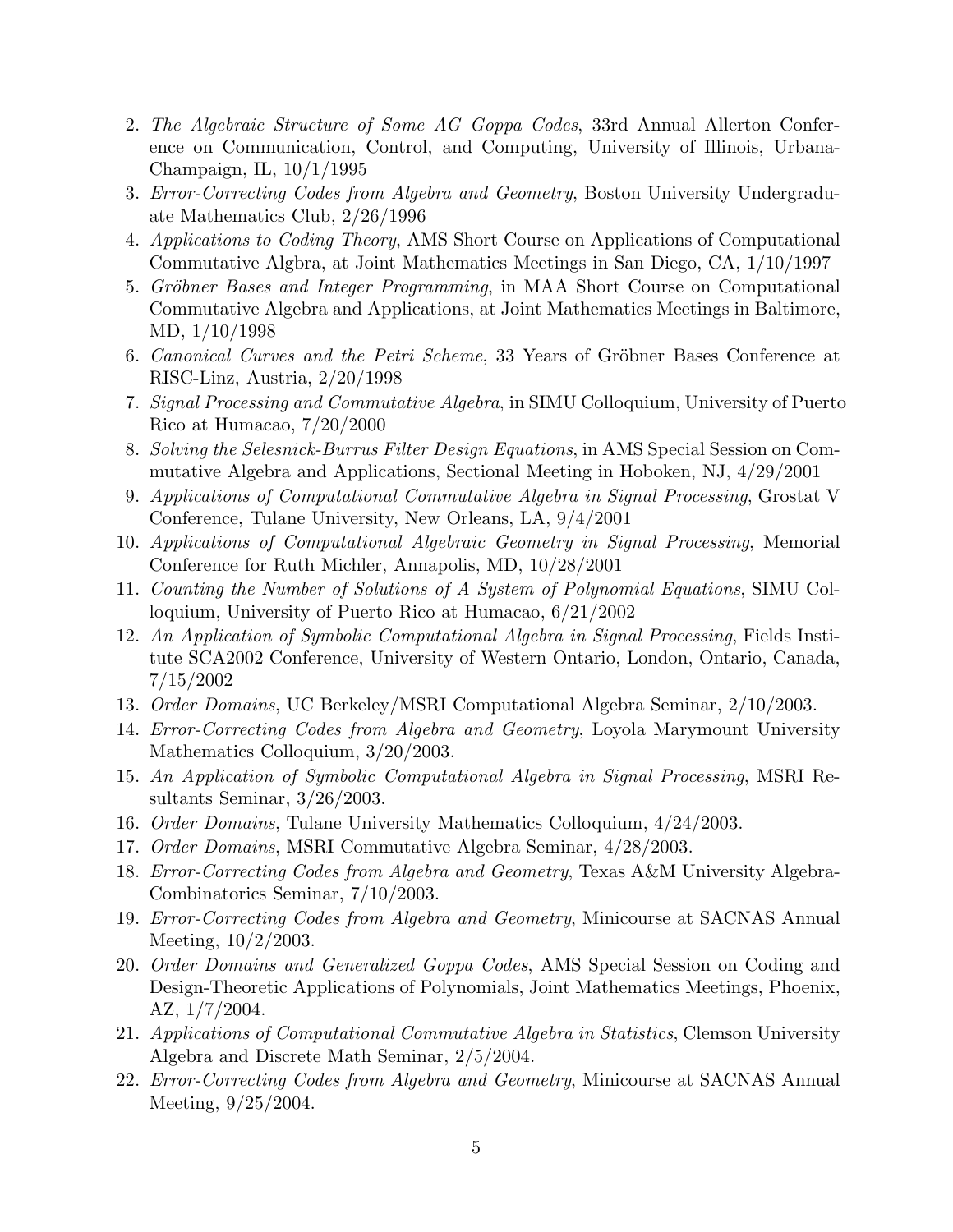- 23. An Introduction to Computational Commutative Algebra and an Application in Statistics, WPI Mathematics Department Colloquium, 1/14/2005.
- 24. An Introduction to Computational Commutative Algebra and an Application in Statistics, Oberlin College Mathematics Colloquium, 5/5/2005.
- 25. Symmetry in Music, Mathematics Institute at SACNAS Annual Meeting, 10/1/2005.
- 26. Toric Codes, Valley Geometry Seminar, U. Mass. Amherst, 3/31/06.
- 27. Gröbner Bases for Encoding of Certain Codes from Order Domains, D1 Workshop on Gröbner bases in Coding Theory, RISC-Linz,  $5/1/06$ .
- 28. Error-Correcting Codes from Algebra and Geometry, Minicourse at Texas Algebraic Geometry Seminar Workshop, 5/17 - 5/19/06.
- 29. Toric Codes, Texas Algebraic Geometry Seminar, Texas A & M University, 5/20/06.
- 30. Toric Codes, Northeast Discrete Math Day, Holy Cross, 11/11/06.
- 31. Mathematics and Music, Northeastern Sectional Meeting of the MAA, Sacred Heart University, 11/18/06.
- 32. Gröbner bases and polynomial equations, University of South Alabama Mathematics Department Colloquium, 4/5/07.
- 33. Order domains, University of South Alabama Algebra Seminar, 4/6/07.
- 34. Toric Codes, AMS Special Session on Linear Codes Over Rings and Modules, Kalamazoo, 10/17/2008.
- 35. Error-Correcting Codes from Algebra, SACNAS National Meeting, 10/16/09.
- 36. Mathematics Courses in the Montserrat Program at the College of the Holy Cross, Session on First-Year Seminar/First-Year Experience Mathematics Courses, MAA MathFest, Lexington, KY, 8/4/2011.
- 37. Was "Pythagoras a Babylonian?", Amherst College Mathematics Colloquium, 9/29/2011.
- 38. List Decoding for AG Codes using Gröbner Bases, Session on Applications of Algebraic Geometry to Coding Theory and Cryptography, SIAM Conference on Applied Algebraic Geometry, Raleigh, NC, 10/8/2011.
- 39. Environmental Mathematics in a First Year Program, MAA Session on Climate Change and Sustainability, Joint Mathematics Meetings, Boston, 1/7/2012.
- 40. Continua of central configurations with a negative mass in the n-body problem, AMS Special Session on Celestial Mechanics, Joint Mathematics Meetings, San Diego, CA, 1/9/2013.
- 41. Codes from cubic surfaces, University of Illinois Commutative Algebra/Algebraic Geometry seminar, 3/5/2015.

New for 2015-16:

42. Codes from surfaces with small Picard number, Fq12 (12th International Conference on Finite Fields and their Applications), Saratoga Springs, July 7, 2015.